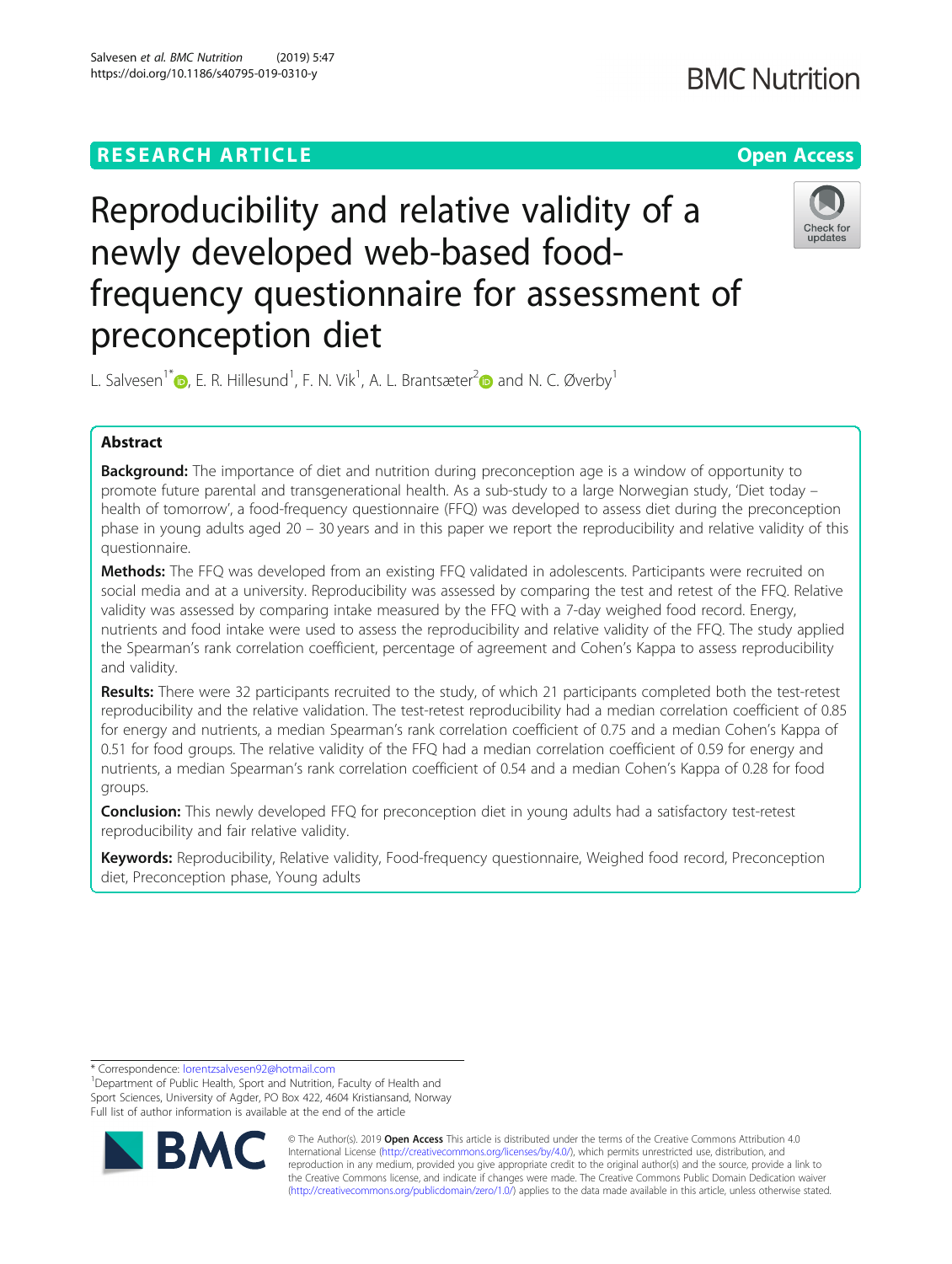# Background

Eating a healthy and balanced diet throughout the life course protects against malnutrition in all its forms, as well as a range of non-communicable diseases (NCDs) and conditions [\[1](#page-10-0)]. The understanding that diet and nutrition during the preconception phase of life is important for a future child's development and later life conditions is a developing field of study, showing promise in promoting future parental and transgenerational health [[2](#page-10-0)–[6](#page-10-0)]. The preconception phase of reproductive life is defined as the time from reproductive maturity to conception [[2\]](#page-10-0).

The International Federation of Gynecology and Obstetrics [[3\]](#page-10-0) calls for worldwide action to improve diet and nutrition prior to conception in order to promote lifelong health and wellbeing, and to prevent the transmission of metabolic susceptibility to the next generation. The Lancet's Maternal Obesity 3 [[7\]](#page-10-0) points out the need for future research on detailed information about specific maternal lifestyle, nutritional, and metabolic exposures that underpin effects of maternal obesity on outcomes in offspring. Assessing diet and nutritional status is therefore essential to understand how to improve the health of individuals and populations [\[8](#page-10-0)]. Today there is no suitable Norwegian questionnaire to approach the preconception target population, from adolescence to young adulthood. The development of a food-frequency questionnaire (FFQ) that targets this population is therefore important.

There are several dietary assessment methods, each with its strengths and limitations. The retrospective methods, such as 24-h recall, diet history and FFQs, offer a retrospective view on dietary habits and food intake. These methods rely on the participants' memory and their ability to recall foods eaten and the frequency of intake [\[9](#page-10-0)]. Prospective methods assess food intake in real time, such as food records or the duplicate diet approach. These methods assess actual intake over a specific period, but are less suitable for large scale epidemiological studies, as they are time consuming, demand a high level of motivation and represent a large burden for the participants [[9\]](#page-10-0). The weighed food record (WFR) should be among the first methods of choice when assessing the validity of an FFQ [[10](#page-10-0)]. The prospective nature of the method reduces errors related to participants recalling food intake. Using a weighing scale to quantify the amounts of food eaten ensures accurate intake. The limitations associated with the method, such as expenses, burden for participants and social desirability bias, makes it less feasible for larger scale implementation [\[9](#page-10-0), [10\]](#page-10-0). An FFQ generally consists of a fixed food list and a frequency response section and may include further details on quantity and composition. FFQs are common in large scale observational studies because

they are easily administered, the least expensive and have the lowest participant burden compared with other dietary assessment methods, while being able to capture usual long-term dietary intake [\[11](#page-10-0)].

Given the importance of gaining more knowledge on the impact of diet and nutrition on health outcomes, it is crucial to examine the degree to which a dietary assessment method measures true intake [\[10](#page-10-0), [12\]](#page-10-0), by testing the validity and reproducibility. The validity is tested by comparing your method with a more reliable reference method. In order to collect data on the large population that make up preconception young adults, developing an FFQ was considered an appropriate methodological approach.

The present study is part of a larger study, 'Diet today - health of tomorrow'. The main study aims to develop, implement and evaluate a theory and evidence based digital intervention that promotes a healthful diet preconception, optimizes fetal conditions during pregnancy, and prevents NCDs in future children. No relevant FFQ were found for the target age group in Norway, making it necessary to develop an FFQ and test its accuracy.

Therefore, the purpose of the present study was to develop an FFQ for preconception young adults and investigate its reproducibility and validity in the target population.

# **Methods**

## Study design and recruitment

Reproducibility was assessed by comparing a test and retest of the FFQ. Relative validity was assessed by comparing intake measured by the FFQ (test) with 7-day weighed food records. Recruitment of participants took place from November 1st until November 24th in 2017. Data were collected in the time period from November 2017 until January 2018. To be included in the study, participants had to be 20-30 years old, without children and give their consent to participate. The lower range of the age group was based on targeting young adults as they move away from home and start their independent life, thereby deciding their own diet. The upper range of the age group was based on the Norwegian age of first child birth, which were 29 for women and 32 for men in 2018, respectively [[13](#page-10-0)]. The study included both preconception and periconception young adults but did not distinguish between the two. The participants needed to have access to internet, possess the necessary skills to complete an internet-based questionnaire and be willing to weigh and record their intake of food for seven consecutive days. Finally, they needed to be able to meet in person at the University of Agder, Kristiansand, Norway, at least once to attend an instructional meeting.

The study was advertised on social media, among students at the Faculty of Health and Sport Sciences at University of Agder, and through word of mouth. The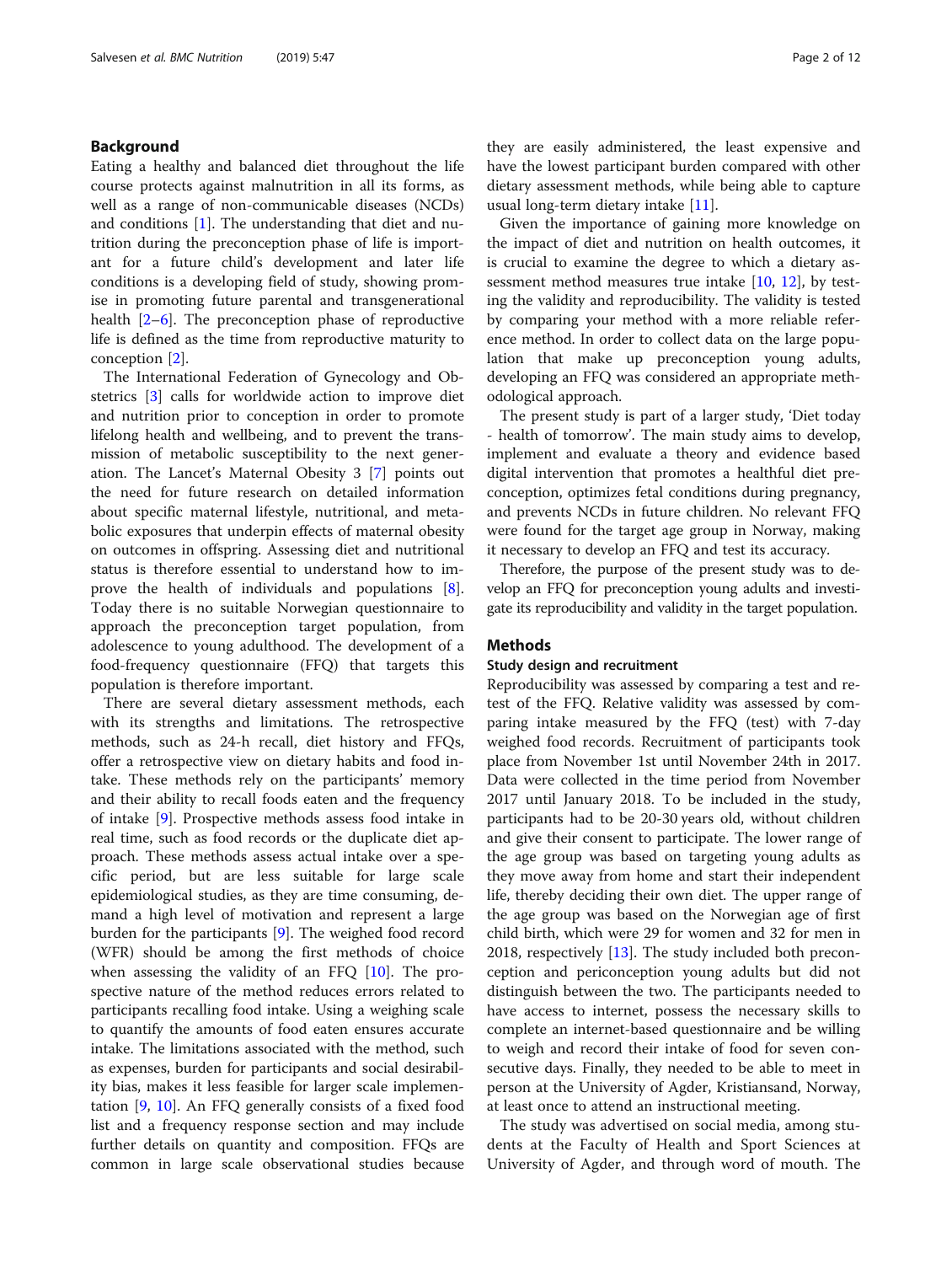advertisement led potential participants to the study website, which contained a general outline of the study, an invitation to participate, contact information, and a button for enrolment in the study. When signing up for the study, the participants gave their consent to participate and selected one of 11 possible instructional meetings to attend. As participants signed up, an e-mail containing a link to the online FFQ was sent to their email address. The e-mail also contained information about the FFQ, a deadline for completing the FFQ, and information on where to meet for the instructional meeting. If a participant had not completed the FFQ 1 week before their scheduled meeting, a reminder was sent by e-mail.

For the test-retest reproducibility investigation, a link to the FFQ retest version was sent to participants via email on December 13th, 2017, resulting in at least 19 days between test and retest of the FFQ.

## Study population

During the recruitment period of approximately 4 weeks, 32 participants signed up. Of these, 29 completed the first FFQ (of which three did not complete the entire FFQ). In the course of 11 instructional meetings 25 participants attended and started their 7-day WFR. Of these 25 participants, 22 completed the WFR (one participant recorded 6 days) and returned their recording booklet.

The FFQ retest was completed by 21 of the 22 participants that completed the WFR. A total of 21 participants completed all the components of the study (Fig. 1).

## The food-frequency questionnaire

The FFQ was developed from an existing FFQ targeting adolescents [\[14\]](#page-10-0). In the first stage of development, the original FFQ was sent to five volunteers using a purposive sampling, at which point they completed the FFQ and then answered questions according to an interview guide. Feedback from the volunteers were considered by the authors. The inputs deemed relevant based on our understanding of the age group and development of an FFQ were included in the revision of the questionnaire. In addition, the original questionnaire was revised in accordance to input from the authors and expert colleagues at the faculty. In the second stage of development, the revised version of the FFQ was sent to two new volunteers, using purposive sampling. The participants were interviewed in accordance with the interview guide upon completion of the FFQ. Based on their feedback the final version of the FFQ was created, using the online survey tool SurveyXact [\[15\]](#page-10-0). The food-frequency questionnaire

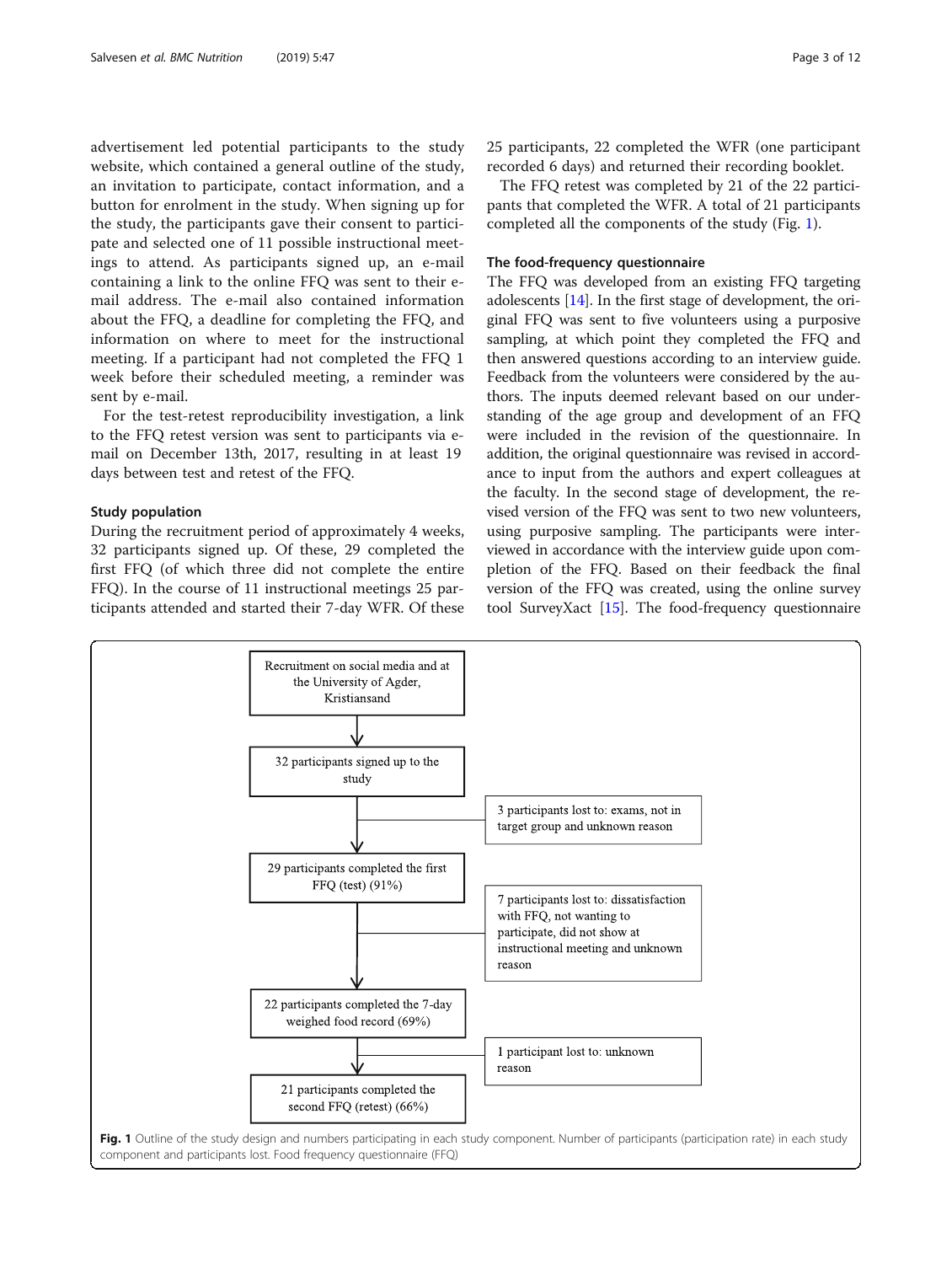can be found in Additional file 1. The majority of the food items in the original FFQ were included in the revised version. Some food items were excluded (food items not found relevant by the participants during the development, food items targeting children, i.e. specific sweetened breakfast cereals), and some food items were added (i.e. low- and full fat options, a wider range of condiments). Changes to frequency of intake were based on some participants requesting a greater degree of variation in order to reflect their dietary intake (i.e. adding 'more than 3 cups per day' for coffee).

The FFQ consisted of 146 questions aiming to reflect diet in a four-week retrospect by asking respondent to report their average intake of the specified food items during the last 4 weeks. Completing the FFQ took about 25 min. The FFQ started with the respondents' sex, age, self-reported height and weight, and level of education, followed by 121 questions related to average consumption of foods and beverages. These were divided into different sections (beverages and dairy products, bread and grain products, lunch meats, dinner meals and side dishes, fruits and vegetables, desserts, cakes and snacks). The FFQ ended with 13 questions regarding food habits and 7 questions related to physical activity, screen time, sleep and tobacco use.

The response alternatives regarding frequency of intake varied according to food and beverage questions. For beverages and dairy products (not including yoghurt), the interval range was 'never', '1-3 per month', '1- 3 per week', '4-6 per week', '1 per day', '2-3 per day' and 'more than 3 per day'. Dinner meals and side dishes used the interval ranges 'never', '1-3 per month', '1 per week', '2-4 per week' and 'more than 4 times per week'. Fruit and vegetables, desserts, cakes and snacks all used the interval range 'never', '1-3 per month', '1 per week', '2-3 per week', '4-6 per week' and '1 or more times per day'. The respondents reported their food intake in 'units per month', 'units per week' or 'units per day'. The unit measurements differed between sections and foods, whereas most questions were related to a standard portion size (e.g. cup of coffee, a piece of bread, an apple). For some questions, extra information was provided (e.g. maize = 2 tablespoons or  $soda = 0.5$  l).

Calculating food and nutrient intake was overseen by the corresponding author. All food and beverage related questions were linked to a corresponding food-code in the Norwegian food composition table [\[16\]](#page-10-0). The Norwegian Food Safety Authority's "Weights, measures and portion sizes for food" [\[17\]](#page-10-0) and the web-page "Food-Recipes" [\[18](#page-10-0)] were used when assigning portion sizes. Amount in grams/millilitres was calculated using portion sizes and reported frequency of intake per day (based on 1 month being 28 days, as the FFQ reported intake in a four-week retrospect). FoodCalc [[19](#page-10-0)] was used to process the FFQ, based on nutritional values from the Norwegian food composition table [\[16](#page-10-0)]. Food and beverage items assessed by the FFQ were organized into 28 non-overlapping food groups according to nutrient profile, biological classification or culinary usage.

## The 7-day weighed food record

At the instructional meetings, the participants received general information on how and why the study was conducted, and instructions on how to weigh and record their food. They also received the equipment necessary to implement the WFR. The participants were encouraged to maintain their normal diet during the recording period, as any change in diet could influence the validation of the FFQ. Every participant received a weighing scale (Swordfish SFKSW14E) and was told to use this rather than a personal weighing scale. The recording booklet contained two pages of information on how to weigh and record food. This information was reviewed, followed by a review of the booklet itself. To accurately record the weight of the food, participants were given boxes to weigh the remains after a meal. A practical example was conducted with weighing and recording of a test meal. When eating out, participants were instructed to weigh and record their food as usual if possible. If the weighing scale was not accessible, participants were instructed to take note of what they ate, take a picture if possible and estimate portion size. The participants were offered a pre-paid envelope if they did not have the opportunity to deliver the recording booklet in person after completing the WFR. The WFR started the following day and continued for seven consecutive days. The participants were encouraged to make contact by e-mail or telephone if they had any questions.

Data entry of the food records was conducted by the corresponding author in collaboration with two research assistants. Calculating food and nutrient intake was overseen by one of the co-authors. Foods and beverages recorded by the participants in the WFR were linked to a corresponding food-code in the Norwegian food composition table [\[16](#page-10-0)]. The Norwegian Food Safety Authority's "Weights, measures and portion sizes for food" was used when converting from volume measurements to grams and for calculating the weight yield factor from cooking [[17\]](#page-10-0). When participants provided recipes, these were replaced with the closest approximate food-code. We used FoodCalc [\[19](#page-10-0)] and the Norwegian food composition table [\[16\]](#page-10-0) to calculate food and nutrient intakes from the WFR. Food and beverage items assessed by the WFR were aggregated into the same 28 non-overlapping food groups used for the FFQ.

## Statistical analysis

Descriptive analyses were used to evaluate the characteristics of the participants (age, height, weight, body mass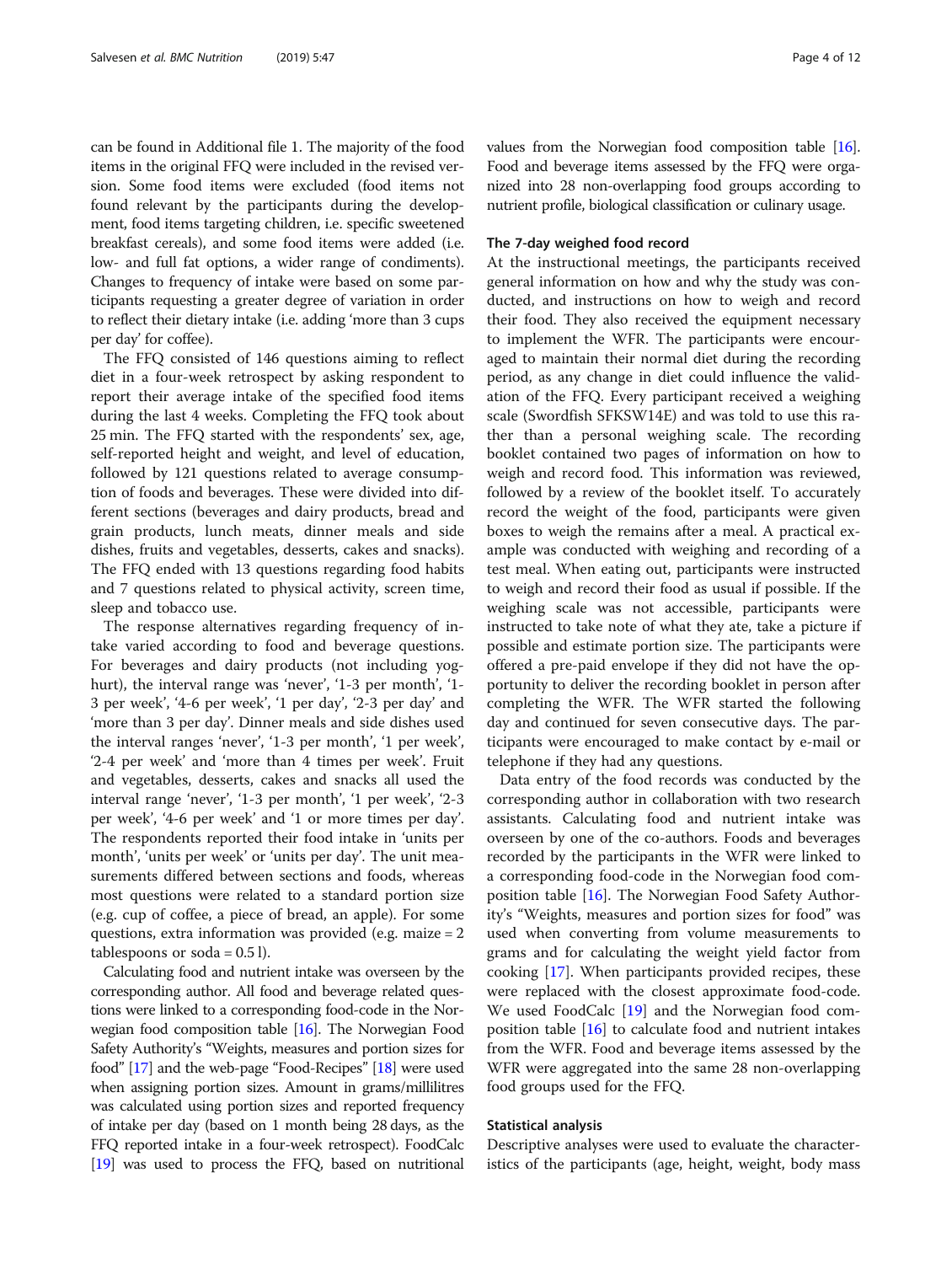index (BMI), level of education). Most of the nutrients used to assess reproducibility and relative validity were not normally distributed and presented as median with 25th and 75th percentile, although some were considered to be normally distributed and therefore presented as mean with standard deviation (SD). The food groups used to organize the FFQ test-retest and WFR were not normally distributed, and therefore presented as median with 25th and 75th percentile. We used Spearman's rank correlation coefficient to examine the correlations for the test-retest reproducibility and the relative validity. Correlation coefficients between 0.5 and 0.7 has shown to be common when testing the reproducibility between two administrations of an FFQ  $[10]$  $[10]$ , and a Spearman correlation coefficient above 0.5 is recommended for nutrients in dietary validation studies [[20](#page-10-0)].

We also examined energy intake and intake of vegetables and fruits assessed by the FFQ and the WFR by Bland-Altman plots, i.e. by plotting the mean energy intake and intake of vegetables and fruits (x-axis) against their mean difference for each participant [\[21](#page-10-0)]. Further, the total intake per day for the food and beverages included in each food group were ranked into tertiles of intake for the FFQ and WFR. The FFQ's ability to categorize participants into the correct tertile of intake was assessed by calculating the percentage of agreement. Participants were presented as percent correctly classified or grossly misclassified. Participants correctly classified were categorized in the same tertile of intake for both measurements, whereas participants that were grossly misclassified were categorized in non-adjacent tertiles. Unweighted Cohen's Kappa statistics was analysed for food intake in each food group ranked into tertiles to identify the strength of agreement. Values of Kappa, according to Masson et al., are categorized as follows: < 0.20: poor agreement, 0.21-0.40: fair agreement, 0.41-0.60: moderate agreement, 0.61-0.80: good agreement, and  $> 0.80$ : very good agreement  $[20]$  $[20]$  $[20]$ . Selfreported height and weight were used to calculate BMI  $(kg/m<sup>2</sup>)$ . The significance level was set to 5%, and all statistical analysis were carried out using the computer program IBM SPSS Statistics for Windows, version 24 (IBM Corp., Armonk, N.Y., USA).

## Results

## Sample

The characteristics of the 29 participants who completed the first FFQ are presented in Table 1. There was an uneven distribution of women and men in the study. Median age of the participants was 23 years while median BMI was  $24.1 \text{ (kg/m}^2)$ . The majority of the sample had a higher level of education (university/college up to 4 years or more). The 21 participants (17 women and 4 men) that completed both the test-retest of the FFQ and the WFR were used to assess reproducibility and relative validity of the FFQ.

## Test-retest reproducibility

The median correlation coefficient for energy and nutrients was 0.85, ranging from  $r = 0.56$  for vitamin D to  $r = 0.93$ for calcium. There were 15 nutrients that showed high correlation  $(0.7)$  and two nutrients that were in the common range of correlation for reproducibility  $(0.5 - 0.7)$  (Table [2](#page-5-0)). The median Spearman's rank correlation coefficient for the food groups was 0.75, ranging from  $r = 0.22$  for processed red meat to  $r = 0.93$  $r = 0.93$  for oils, butter and margarine (Table 3). There were 19 food groups that showed high correlation, five food groups in the common range of correlation for reproducibility, and four food groups showed a low degree of correlation. For all but the food groups processed red meat, liver-pate, fatty fish, fish dishes, rice, pasta and noodle, and salty snacks, less than 10% of the participants were grossly misclassified, that is, classified into a non-adjacent tertile. The median Cohen's Kappa value for the food groups was 0.51, with a range from  $k = 0.01$  for processed red meat to  $k = 0.78$  for low fibre bread and crispbread.

|  |  |  |  |  | <b>Table 1</b> Descriptive statistics of the participants that signed up to the reproducibility and validation study ( $n = 29$ ) |
|--|--|--|--|--|-----------------------------------------------------------------------------------------------------------------------------------|
|--|--|--|--|--|-----------------------------------------------------------------------------------------------------------------------------------|

|                                        | Study population  | Women             | Men               |
|----------------------------------------|-------------------|-------------------|-------------------|
| Number of participants, n (%)          | 29 (100)          | 21(72)            | 8(28)             |
| Median age, y                          | 23 (22, 27)       | 24 (22, 28)       | 23 (22, 24)       |
| Median height, cm                      | 170 (164, 178)    | 167 (161, 170)    | 183 (178, 193)    |
| Median weight, kg                      | 68 (64, 80)       | 66 (62, 70)       | 87 (68, 100)      |
| Median BMI, $\text{kg/m}^2$            | 24.1 (21.7, 25.8) | 24.1 (21.5, 25.5) | 24.6 (22.0, 26.1) |
| Education, $n$ (%)                     |                   |                   |                   |
| - High School                          | 6(21)             | 5(24)             | 1(12)             |
| - Vocational education                 | 3(10)             | 3(14)             | 0(0)              |
| - University/college up to 4 years     | 11(38)            | 5(24)             | 6(75)             |
| - University/college more than 4 years | 9(31)             | 8(38)             | 1(12)             |

Presented as frequency (percentage) and median (inter quartile range reported as the 25th percentile, 75th percentile). BMI Body mass index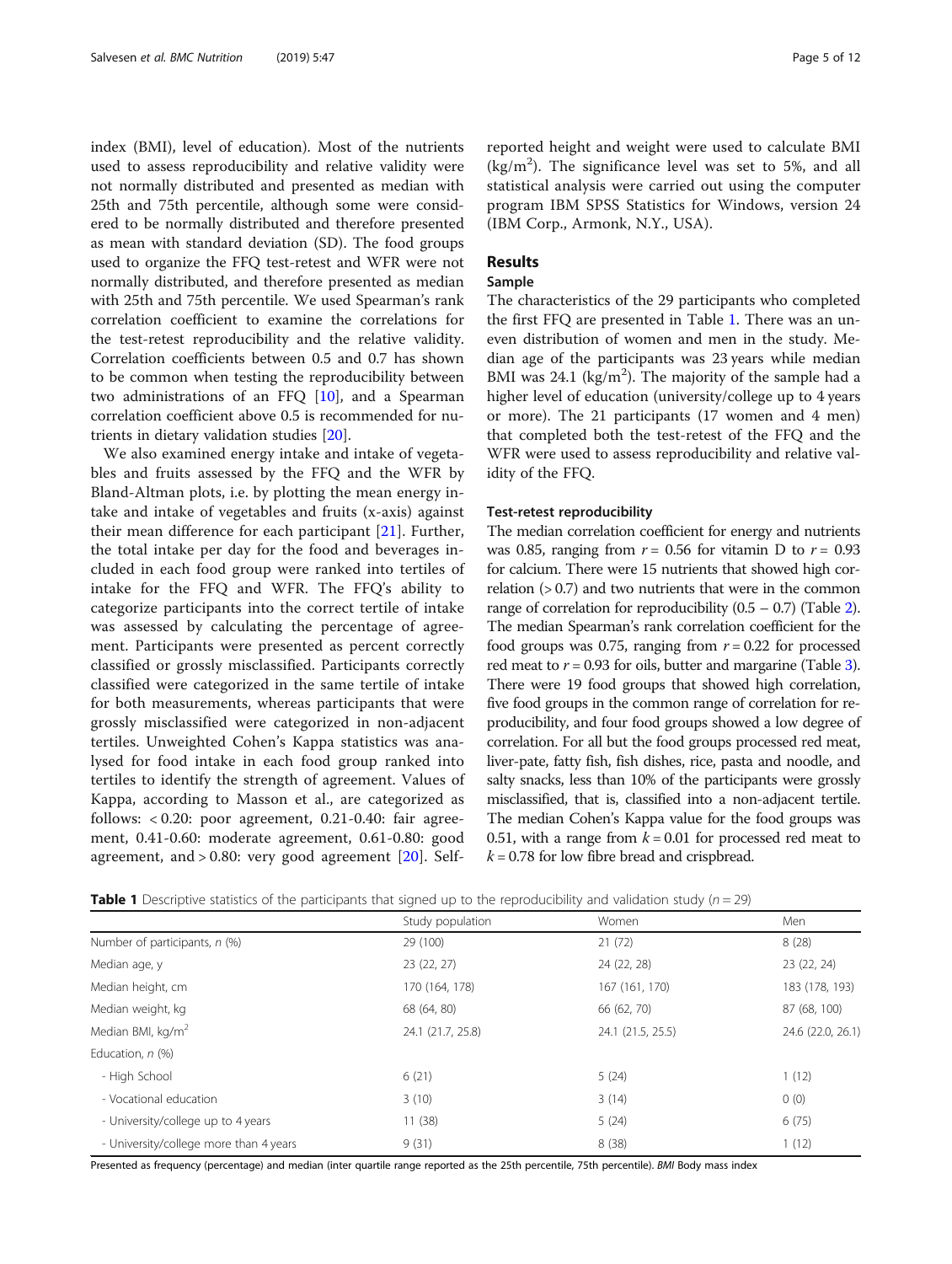<span id="page-5-0"></span>**Table 2** Test-retest reproducibility and relative validity of energy and nutrients for the food-frequency questionnaire ( $n = 21$ )

|                       | FFQ 1            |                | Test-retest reproducibility (FFQ 2) |                 |              | P       | Relative validity (WFR) | $\overline{P}$ |                   |         |
|-----------------------|------------------|----------------|-------------------------------------|-----------------|--------------|---------|-------------------------|----------------|-------------------|---------|
|                       | Median           | (P25, P75)     | Median                              | (P25, P75)      | Spearman's r |         | Median                  | (P25, P75)     | Spearman's r      |         |
| Energy (kcal/day)     | 2310             | (1478, 2745)   | 1921                                | (1619, 2796)    | 0.82         | < 0.001 | 2170                    | (1834, 3042)   | 0.51              | 0.018   |
| Energy (kJ/day)       | 9696             | (6194, 11,519) | 8086                                | (6795, 11, 722) | 0.82         | < 0.001 | 9079                    | (7672, 12,801) | 0.51              | 0.018   |
| Fat (g/day)           | 82 <sup>a</sup>  | (24)           | 71                                  | (59, 109)       | 0.71         | < 0.001 | 93 <sup>a</sup>         | (26)           | 0.37 <sup>b</sup> | 0.104   |
| Saturated fat (g/day) | 25               | (22, 35)       | 25                                  | (20, 37)        | 0.77         | < 0.001 | 34                      | (26, 40)       | < 0.05            | 0.832   |
| Carbohydrates (g/day) | 261              | (154, 300)     | 231                                 | (177, 302)      | 0.86         | < 0.001 | 250                     | (175, 386)     | 0.59              | 0.005   |
| Fibre (g/day)         | 30               | (17, 38)       | 29                                  | (19, 38)        | 0.85         | < 0.001 | 33 <sup>a</sup>         | (13)           | 0.70              | < 0.001 |
| Protein (g/day)       | 92               | (66, 127)      | 96                                  | (69, 119)       | 0.87         | < 0.001 | 98                      | (71, 110)      | 0.50              | 0.021   |
| Alcohol (g/day)       | 2.8              | (0.3, 7.5)     | 3.8                                 | (1.1, 5.1)      | 0.83         | < 0.001 | $\Omega$                | (0, 6.6)       | 0.71              | < 0.001 |
| Vitamin A (RAE/day)   | 779              | (349, 979)     | 683                                 | (506, 975)      | 0.87         | < 0.001 | 813                     | (569, 1356)    | 0.72              | < 0.001 |
| Folate (µg/day)       | 312 <sup>a</sup> | (135)          | 298                                 | (199, 416)      | 0.90         | < 0.001 | 317                     | (254, 436)     | 0.78              | < 0.001 |
| Vitamin B12 (µg/day)  | 6.1              | (3.7, 8.4)     | 6.8 <sup>a</sup>                    | (2.8)           | 0.86         | < 0.001 | 5.2                     | (4.3, 6.6)     | 0.66              | 0.001   |
| Calcium (mg/day)      | 811              | (623, 1197)    | 828                                 | (497, 1373)     | 0.93         | < 0.001 | 1122                    | (774, 1280)    | 0.55              | 0.010   |
| Iron (mg/day)         | 12 <sup>a</sup>  | (4.4)          | 11 <sup>a</sup>                     | (4.1)           | $0.85^{b}$   | < 0.001 | 12                      | (9.8, 17)      | 0.67              | 0.001   |
| lodine (µg/day)       | 126              | (94, 228)      | 142                                 | (95, 221)       | 0.88         | < 0.001 | 131                     | (97, 161)      | 0.67              | 0.001   |
| Vitamin D (µg/day)    | 5.6              | (3.3, 7.4)     | 5.5                                 | (3.3, 7.7)      | 0.56         | 0.008   | 3.9                     | (2.8, 5.6)     | 0.46              | 0.034   |
| Salt (g/day)          | 7.7              | (5.2, 8.9)     | 6.1                                 | (5.2, 10)       | 0.85         | < 0.001 | 6.6                     | (5.6, 9.0)     | 0.21              | 0.363   |
| Sugars (g/day)        | 20               | (16, 27)       | 27                                  | (15, 38)        | 0.59         | 0.005   | 31                      | (19, 67)       | 0.62              | 0.003   |

Energy and nutrient intake for food-frequency questionnaire 1 (FFQ), food-frequency questionnaire 2 and 7-day weighed food record (WFR). Energy and nutrients presented as median (25th percentile, 75th percentile), Spearman's rank correlation coefficient and p-value. Vitamin A presented as retinol activity equivalents (RAE = sum retinol + 1/12 beta-carotene). Statistically significant  $p$ -values marked in **bold** 

<sup>a</sup>Mean (standard deviation)

**b**Pearson's correlation coefficient

## Relative validity (FFQ vs 7-day WFR)

The calculated daily median (mean) energy intake was 9.7 MJ (mean: 9.1 MJ) by the FFQ and 9.1 MJ (mean: 10.2 MJ) by the WFR. The Bland-Altman plot showed that although the mean difference between the methods (bias) was small, the confidence limits were wide and showed large differences at the individual level (Fig. [2](#page-7-0)). Energy intake by the FFQ ranged from 4.3 MJ (1028 kcal) to 13.4 MJ (3203 kcal) and by the WFR from 5.5 MJ (1315 kcal) to 9.9 MJ (2366 kcal), all are within a plausible range for young adults. The calculated daily median (mean) intake of vegetable and fruit was 367 g (mean: 311 g) by the FFQ and 350 g (mean: 395 g) by the WFR (Fig. [3\)](#page-8-0). Vegetable and fruit intake by the FFQ ranged from 49 g to 590 g and by the WFR from  $75 g$  to 866 g, all are within a plausible range. The median intakes were higher by the FFQ than by the WFR for energy and four other nutrients (carbohydrates, fibre, sodium, and iron). This was also seen for food groups including vegetables and fruit, processed red meat, fish dishes, high fibre bread and crispbread, sugar, sweets and desserts, and pizza. Still, the calculated mean intakes were lower by the FFQ than by the WFR, as illustrated by the Bland-Altman plots (Figs. [2](#page-7-0) and [3](#page-8-0)).

Correlations for energy and nutrients had a median of 0.59, with a range from  $r = < 0.05$  for saturated fat to  $r = 0.78$  for folate. There were 13 nutrients that showed moderate to good correlation  $(> 0.5)$  and four nutrients that were below the recommended correlation coefficient for relative validation (Table 2). Spearman's rank correlation coefficient, percentage of agreement and Cohen's Kappa value were analysed for food groups to investigate the relative validity (Table [4\)](#page-9-0). The median Spearman's rank correlation coefficient for the 28 corresponding food groups was 0.54, ranging from  $r = -0.14$ for potatoes to  $r = 0.81$  for oils, butter and margarine. There were 16 food groups that showed moderate to good correlation and 12 food groups with low to moderate correlation. For all but the food groups fatty fish, potatoes and salty snacks, less than 20% of the participants were grossly misclassified. The median Cohen's Kappa value for the food groups was 0.28, with a range from  $k = -0.13$  for potatoes to  $k = 0.65$  for oils, butter and margarine.

## Discussion

The FFQ developed for assessing preconception diet among young adults showed satisfactory test-retest reproducibility, indicating that the FFQ is suitable for its target group. The relative validity of the FFQ explored against 7-day WFR indicated a fair agreement between the test and reference method.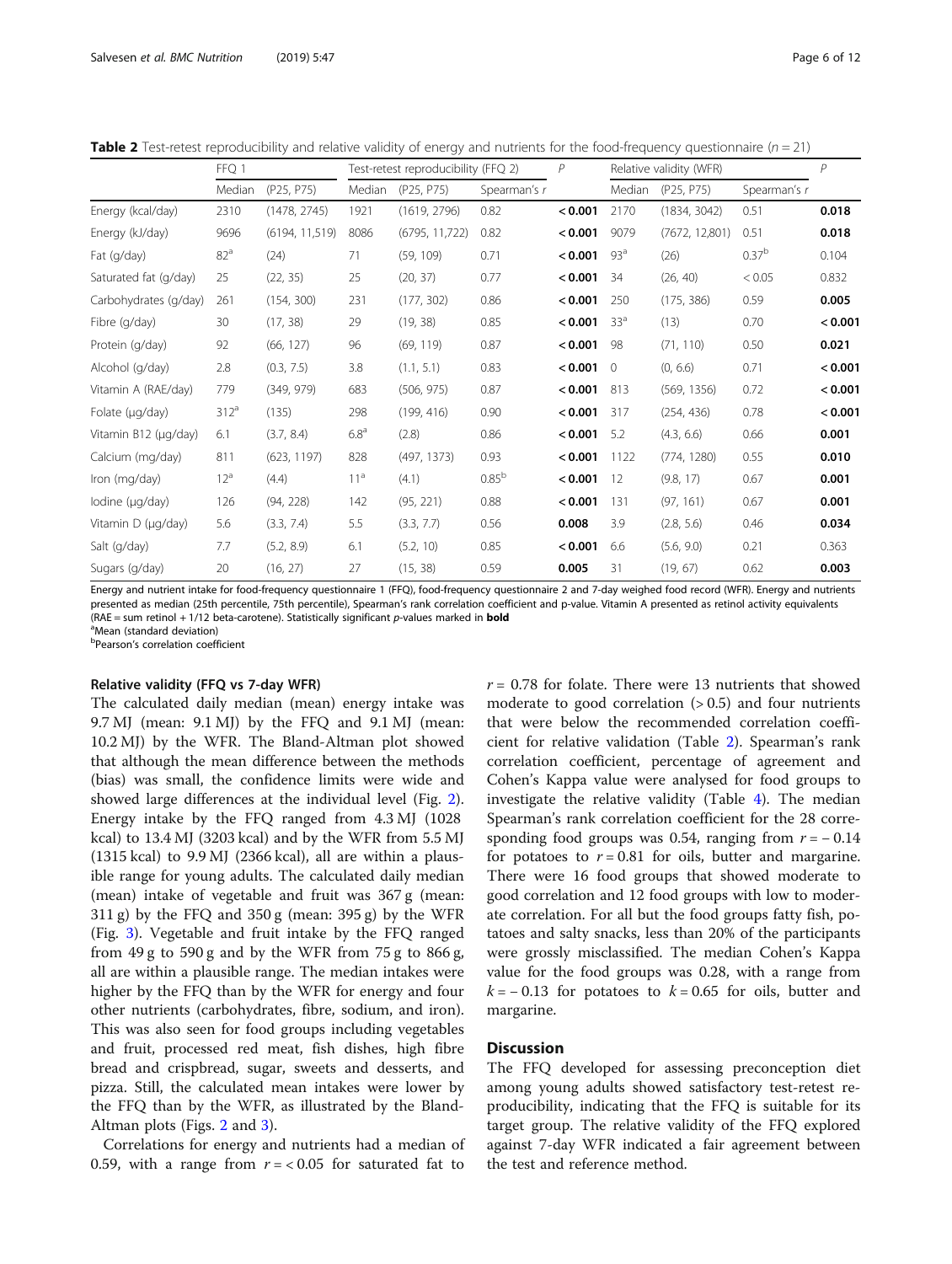<span id="page-6-0"></span>**Table 3** Test-retest reproducibility of food groups for the food-frequency questionnaire ( $n = 21$ )

|                                       | FFQ 1  |             | FFQ 2  |             | Spearman's | P       | CC | <b>GM</b>    | Kappa | P       |  |
|---------------------------------------|--------|-------------|--------|-------------|------------|---------|----|--------------|-------|---------|--|
|                                       | Median | (P25, P75)  | Median | (P25, P75)  | r          |         | %  | %            | k     |         |  |
| Milk, yoghurt, milk dessert (ml/day)  | 184    | (103, 335)  | 168    | (54, 266)   | 0.81       | < 0.001 | 62 | $\Omega$     | 0.43  | 0.006   |  |
| Cheese (g/day)                        | 20     | (10, 31)    | 18     | (2.9, 35)   | 0.82       | < 0.001 | 67 | 0            | 0.50  | 0.001   |  |
| Eggs (g/day)                          | 18     | (16, 54)    | 18     | (12, 66)    | 0.90       | < 0.001 | 67 | $\mathbf{0}$ | 0.51  | < 0.001 |  |
| Poultry (g/day)                       | 22     | (11, 54)    | 21     | (11, 31)    | 0.76       | < 0.001 | 71 | 5            | 0.57  | < 0.001 |  |
| Red meat, non-processed (g/day)       | 12     | (10, 20)    | 20     | (8.5, 28)   | 0.85       | < 0.001 | 62 | $\circ$      | 0.43  | 0.005   |  |
| Red meat, processed (g/day)           | 14     | (1.8, 19)   | 9.3    | (1.8, 21)   | 0.22       | 0.331   | 33 | 14           | 0.01  | 0.946   |  |
| Liver-pate (g/day)                    | 0      | (0, 7.1)    | 2.9    | (0, 7.1)    | 0.69       | 0.001   | 71 | 10           | 0.54  | 0.001   |  |
| Meat dishes (g/day)                   | 45     | (23, 66)    | 45     | (21, 67)    | 0.66       | 0.001   | 52 | 5            | 0.29  | 0.063   |  |
| Fatty fish (g/day)                    | 11     | (5.4, 21)   | 11     | (11, 21)    | 0.40       | 0.073   | 71 | 10           | 0.56  | < 0.001 |  |
| Lean fish (g/day)                     | 14     | (0, 29)     | 14     | (0, 14)     | 0.79       | < 0.001 | 71 | $\mathbf{0}$ | 0.56  | < 0.001 |  |
| Fish spread (g/day)                   | 7.9    | (0, 14)     | 5.7    | (0, 22)     | 0.70       | < 0.001 | 71 | 5            | 0.57  | < 0.001 |  |
| Fish dishes (g/day)                   | 11     | (0, 11)     | 11     | (0, 11)     | 0.46       | 0.035   | 43 | 14           | 0.23  | 0.033   |  |
| Breakfast cereal, high grain (g/day)  | 14     | (7.1, 107)  | 36     | (7.1, 100)  | 0.83       | < 0.001 | 71 | $\circ$      | 0.57  | < 0.001 |  |
| Rice, pasta, noodle (g/day)           | 76     | (46, 113)   | 76     | (43, 133)   | 0.55       | 0.010   | 52 | 10           | 0.28  | 0.066   |  |
| Bread, crispbread, low fibre (q/day)  | 5.7    | (0, 17)     | 5.7    | (0, 23)     | 0.75       | < 0.001 | 86 | 5            | 0.78  | < 0.001 |  |
| Bread, crispbread, high fibre (g/day) | 102    | (34, 142)   | 102    | (38, 123)   | 0.76       | < 0.001 | 71 | 5            | 0.57  | < 0.001 |  |
| Nuts, almonds (g/day)                 | 1.4    | (0.7, 7.1)  | 2.9    | (0.7, 7.1)  | 0.64       | 0.002   | 71 | 5            | 0.56  | < 0.001 |  |
| Potatoes (g/day)                      | 33     | (20, 68)    | 31     | (15, 72)    | 0.76       | < 0.001 | 62 | 5            | 0.43  | 0.006   |  |
| Vegetables (g/day)                    | 116    | (75, 189)   | 102    | (69, 163)   | 0.84       | < 0.001 | 71 | 5            | 0.57  | < 0.001 |  |
| Fruits (g/day)                        | 172    | (50, 249)   | 133    | (58, 304)   | 0.76       | < 0.001 | 67 | 0            | 0.50  | 0.001   |  |
| Sugar, sweets, desserts(g/day)        | 28     | (12, 37)    | 25     | (12, 39)    | 0.70       | < 0.001 | 57 | 5            | 0.36  | 0.020   |  |
| Oils, butter, margarine (g/day)       | 2.1    | (0.4, 16)   | 2.9    | (0, 10)     | 0.93       | < 0.001 | 81 | $\mathbf{0}$ | 0.71  | < 0.001 |  |
| Coffee, tea, water (ml/day)           | 964    | (789, 1323) | 964    | (735, 1196) | 0.90       | < 0.001 | 76 | $\mathbf{0}$ | 0.64  | < 0.001 |  |
| Juice, sweet drinks (ml/day)          | 171    | (111, 257)  | 200    | (86, 489)   | 0.72       | < 0.001 | 52 | 0            | 0.29  | 0.060   |  |
| Alcohol (ml/day)                      | 53     | (1.4, 154)  | 69     | (19, 111)   | 0.83       | < 0.001 | 81 | 5            | 0.72  | < 0.001 |  |
| Pizza (g/day)                         | 43     | (21, 43)    | 21     | (21, 43)    | 0.38       | 0.088   | 33 | 5            | 0.16  | 0.038   |  |
| Salty snacks (g/day)                  | 5.7    | (2.9, 8.6)  | 5.7    | (2.9, 8.6)  | 0.58       | 0.006   | 48 | 10           | 0.21  | 0.156   |  |
| Mixed dishes (g/day)                  | 84     | (79, 173)   | 84     | (70, 154)   | 0.75       | < 0.001 | 67 | 5            | 0.49  | 0.001   |  |

Food intake (gram/milliliter per day) for food groups (median, 25th and 75th percentile, Spearman's rank correlation coefficient, percent correctly classified (CC) and grossly misclassified (GM) into tertiles of intake, Cohen's Kappa value). Statistically significant p-values marked in **bold** 

## Test-retest reproducibility

A median correlation coefficient of 0.85 for energy and nutrients and 0.75 for food groups is considered satisfactory for this newly developed FFQ. In assessing reproducibility, repeated measures 1 month or less apart has shown a slightly higher correlation compared with those administered 6 months to 1 year apart [[10](#page-10-0)]. The test and retest of the present FFQ were administered over a period of 19 days. When conducting the retest of the FFQ, it is not wise to re-administer it at a very short interval, because subjects may remember their previous answers [\[10](#page-10-0)], although remembering their responses to an FFQ containing 146 questions is unlikely. The WFR was conducted in the time period between test and retest of the FFQ. This may have made participants more

aware of what they ate during the subsequent retest of the FFQ, and thereby contributed to the accuracy of the FFQs reproducibility. Our results are similar to other studies that have tested the reproducibility of an FFQ. Macedo-Ojeda et al. tested the reproducibility of a semiquantitative FFQ assessing intake in food groups and nutrients [\[22\]](#page-10-0). Of the 12 food groups included in the study, 10 were comparable with our study. Our results showed somewhat higher correlation coefficients for most food groups, although the foods included in the food groups may differ between the studies. Further, Macedo-Ojeda et al. investigated unadjusted correlations for energy and 26 nutrients, which ranged from  $r = 0.18$  for vitamin E to  $r = 0.73$  for vitamin B12, compared to our correlations for energy and 15 nutrients which ranged from  $r = 0.56$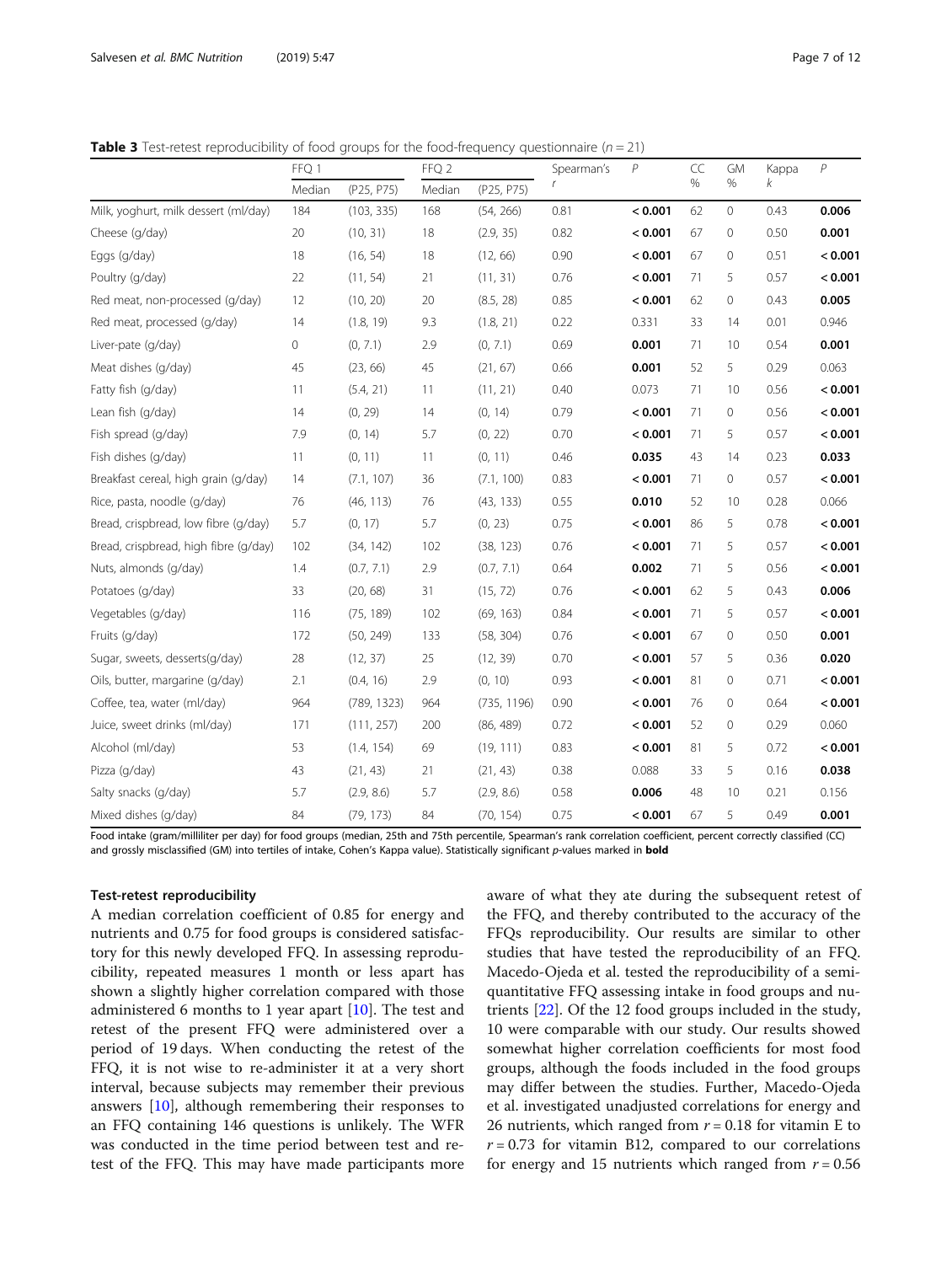<span id="page-7-0"></span>

for vitamin D to  $r = 0.93$  for calcium. The study included a wider age group, with a mean age of 27.5 (range 18- 71). The reproducibility of an online semi-quantitative FFQ to be used for personalized dietary advice was tested by Fallaize et al. [[23\]](#page-11-0). Their unadjusted correlations for energy and nutrients show results that are similar to ours. The reproducibility of 35 food groups showed a mean correlation coefficient of 0.75, similar to our results. The study had similar percentage of exact agreement for food groups, although their intake was ranked into quartiles. The study sample included a somewhat wider age group with a mean age of 32 (SD 12). Hebden et al. tested the reproducibility of a semiquantitative FFQ on participants 18-34 years old [\[24](#page-11-0)]. The study only had food groups for fruit, fruit including fruit juice, and vegetable. The weighted Kappa value for vegetable servings were similar to our unweighted kappa results, but showed a higher value for fruit servings. Their food groups were ranked into quintiles instead of tertiles.

# Relative validity

Comparison of intake between the FFQ and WFR resulted in a median correlation coefficient of 0.59 for energy and nutrients and 0.54 for food groups. The median Cohen's Kappa value was 0.28 for the food groups. This indicates fair agreement between the two methods. This is also evident from the Bland-Altman plots (Figs. 2 and [3\)](#page-8-0). Participants being correctly classified into the same tertile of intake ranged from 19% for the food groups lean fish to 76% for oil, butter and margarine. Three of the food groups in the relative validation had 20% or more participants grossly misclassified. The WFR dietary assessment does not reflect the same four-week time span as the FFQ, which it ideally should  $[10]$  $[10]$ . Although the WFR assessment covered 7 days in our study, the mean difference in calculated energy intake was relatively low  $({\sim}13\%)$ . The differences between mean intakes calculated by the FFQ and WFR were negative (Figs. 2 and [3](#page-8-0)), indicating that intakes were skewed to the left, i.e. wider range of low than high intakes. As most nutrient intakes correlate strongly with energy intake, energy intake is commonly used to identify and exclude individuals with invalid dietary reports. There are no established limits for plausible energy intakes by FFQs. Without further justification than being implausible, a lower limit of 2.5 MJ/day (600 kcal) and an upper limit of 15 MJ/day (3600 kcal) has been applied as cutoffs for reported energy intake by FFQs in several observational studies [\[25](#page-11-0)–[27\]](#page-11-0). All the reported energy intakes in the current study were well within these limits and were considered plausible for young adults. The level of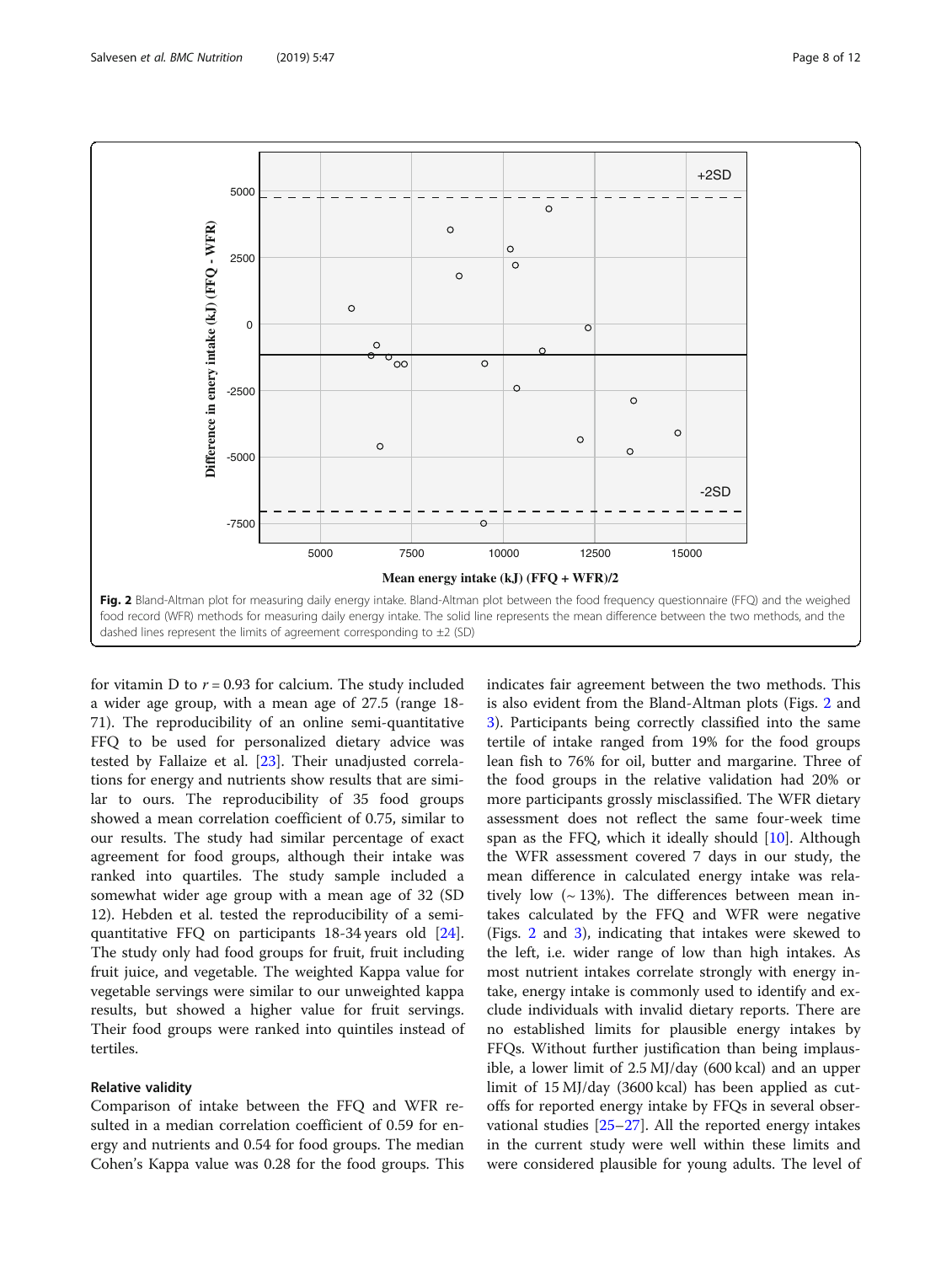<span id="page-8-0"></span>

underreporting has in some studies been as high as 46% for women and 29% for men [\[10](#page-10-0)].

Steinemann et al. [\[28](#page-11-0)] examined the relative validity of an FFQ to be used for estimating the food intake in an adult population. The study sample ( $n = 56$ ) had a mean age of 40 years (range 22-85) and completed a 4-day weighted food record. Correlations were reported for energy, four nutrients and 25 food groups. Our results showed similar correlations as in that study for protein and fat, but higher correlations for energy, carbohydrates and fibre. Comparing the relative validity of food groups, our study had a higher median correlation coefficient than Steinemann et al. The present study had higher correlation coefficients for fruit and vegetable intake compared with Hebden et al. [\[24](#page-11-0)]. Our Kappa values for fruit and vegetable intake were somewhat lower than their weighted Kappa, despite our intake being ranked into tertiles instead of quintiles. The relative validity of energy, protein, sugars and alcohol showed similar results to our study, although our results had lower correlation for saturated fat and higher correlations for carbohydrates and dietary fibre compared to Hebden et al. Fallaize et al. compared nutrients and food groups from an FFQ with a 4-day WFR on a sample with a mean age of 26.9 (SD 8.4) [\[23](#page-11-0)]. The correlations of 30 nutrients (of which seven were E%) ranged from 0.23 for vitamin D to 0.65 for protein, E%, with a mean value of 0.47. Our results show a wider range with a somewhat higher median correlation value. The correlations for 35 food groups showed similar range as in our study, although our median correlation value was higher. Their results ranged from 18 to 55% of participants being correctly classified into quartiles of intake with a mean of 5% grossly misclassified, which is comparable to our 28 food groups ranked into tertiles.

The nutrients included in our analysis were based on the Norwegian Directorate of Health "A healthy lifestyle before and during pregnancy" [[29\]](#page-11-0), which highlights folate, vitamin D, iron, calcium, iodine and vitamin B12. Energy, macronutrients and fibre were included to assess dietary contributions, alcohol was included to asses alcohol intake and vitamin A was included because of its importance in fetus develop-ment during pregnancy [\[30](#page-11-0)]. Salt and sugar were included as they are important factors in a public health perspective, and are priority areas in the Norwegian "Partnership for a healthier diet"  $[31]$  $[31]$ . The study was promoted at a university and on social media related to this university, which may have resulted in a majority of student participants. The time of the implementation of the study coincided with the end of the yearexamination for students. Four participants (19%)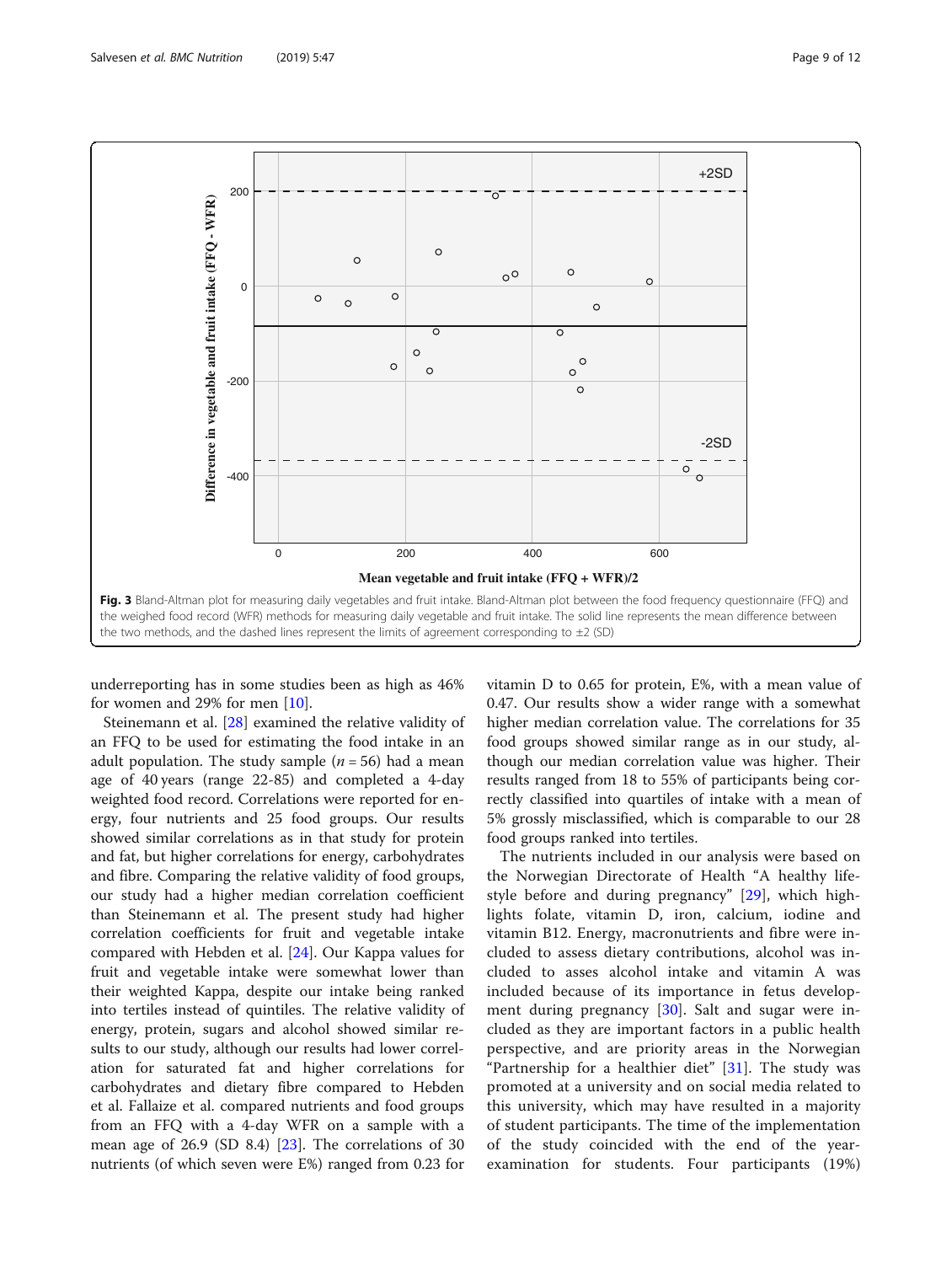<span id="page-9-0"></span>**Table 4** Relative validity of food groups for the food-frequency questionnaire ( $n = 21$ )

|                                       | FFQ 1  |             | <b>WFR</b>  |             | Spearman's | $\overline{P}$ | CC% | GM%          | Kappa   | $\overline{P}$ |
|---------------------------------------|--------|-------------|-------------|-------------|------------|----------------|-----|--------------|---------|----------------|
|                                       | Median | (P25, P75)  | Median      | (P25, P75)  |            |                |     |              | k       |                |
| Milk, yoghurt, milk desserts (ml/day) | 184    | (103, 335)  | 222         | (117, 424)  | 0.63       | 0.002          | 52  | 0            | 0.28    | 0.066          |
| Cheese (g/day)                        | 20     | (10, 31)    | 35          | (13, 54)    | 0.62       | 0.003          | 62  | 5            | 0.43    | 0.005          |
| Eggs (g/day)                          | 18     | (16, 54)    | 21          | (7.8, 43)   | 0.72       | < 0.001        | 52  | 0            | 0.28    | 0.061          |
| Poultry (g/day)                       | 22     | (11, 54)    | 23          | (3.6, 67)   | 0.50       | 0.020          | 52  | 14           | 0.29    | 0.059          |
| Red meat, non-processed (g/day)       | 12     | (10, 20)    | 18          | (7.4, 32)   | 0.20       | 0.392          | 38  | 14           | 0.06    | 0.689          |
| Red meat, processed (g/day)           | 14     | (1.8, 19)   | 22          | (0, 56)     | 0.40       | 0.077          | 38  | 5            | 0.06    | 0.689          |
| Liver-pate (g/day)                    | 0      | (0, 7.1)    | 0           | (0, 6.3)    | 0.71       | < 0.001        | 71  | 5            | 0.50    | 0.002          |
| Meat dishes (g/day)                   | 45     | (23, 66)    | 0           | (0, 0)      | 0.04       | 0.873          | 33  | 5            | < 0.01  | 1.000          |
| Fatty fish (g/day)                    | 11     | (5.4, 21)   | 0           | (0, 17)     | 0.03       | 0.891          | 38  | 29           | 0.13    | 0.301          |
| Lean fish (g/day)                     | 14     | (0, 29)     | $\mathbf 0$ | (0, 17)     | 0.10       | 0.657          | 19  | 10           | $-0.09$ | 0.393          |
| Fish spread (g/day)                   | 7.9    | (0, 14)     | $\mathbf 0$ | (0, 17)     | 0.72       | < 0.001        | 67  | 10           | 0.49    | < 0.001        |
| Fish dishes (g/day)                   | 11     | (0, 11)     | 0           | (0, 42)     | 0.12       | 0.621          | 33  | 19           | 0.02    | 0.869          |
| Breakfast cereal, high grain (g/day)  | 14     | (7.1, 107)  | 22          | (2.6, 77)   | 0.70       | < 0.001        | 57  | 0            | 0.36    | 0.021          |
| Rice, pasta, noodle (g/day)           | 76     | (46, 113)   | 52          | (13, 89)    | 0.15       | 0.505          | 43  | 19           | 0.14    | 0.376          |
| Bread, crispbread, low fibre (q/day)  | 5.7    | (0, 17)     | 68          | (34, 87)    | 0.59       | 0.005          | 43  | 5            | 0.15    | 0.299          |
| Bread, crispbread, high fibre (g/day) | 102    | (34, 142)   | 61          | (18, 112)   | 0.58       | 0.005          | 43  | 5            | 0.13    | 0.377          |
| Nuts, almonds (g/day)                 | 1.4    | (0.7, 7.1)  | 1.9         | (0, 17)     | 0.53       | 0.013          | 62  | 5            | 0.43    | 0.004          |
| Potatoes (g/day)                      | 33     | (20, 68)    | 0           | (0, 21)     | $-0.14$    | 0.539          | 24  | 38           | $-0.13$ | 0.371          |
| Vegetables (g/day)                    | 116    | (75, 189)   | 193         | (120, 297)  | 0.70       | < 0.001        | 52  | 10           | 0.29    | 0.060          |
| Fruits (g/day)                        | 172    | (50, 249)   | 117         | (74, 279)   | 0.71       | < 0.001        | 52  | $\mathbf{0}$ | 0.28    | 0.070          |
| Sugar, sweets, desserts (g/day)       | 28     | (12, 37)    | 17          | (7.4, 41)   | 0.39       | 0.081          | 43  | 14           | 0.15    | 0.339          |
| Oils, butter, margarine (g/day)       | 2.1    | (0.4, 16)   | 12          | (4.7, 22)   | 0.81       | < 0.001        | 76  | 0            | 0.65    | < 0.001        |
| Coffee, tea, water (ml/day)           | 964    | (789, 1323) | 1383        | (771, 1858) | 0.56       | 0.009          | 52  | 5            | 0.29    | 0.063          |
| Juice, sweet drinks (ml/day)          | 171    | (111, 257)  | 212         | (78, 482)   | 0.66       | 0.001          | 52  | 0            | 0.29    | 0.060          |
| Alcohol (ml/day)                      | 53     | (1.4, 154)  | 0           | (0, 120)    | 0.69       | < 0.001        | 62  | 5            | 0.42    | 0.003          |
| Pizza (g/day)                         | 43     | (21, 43)    | 18          | (0, 65)     | 0.47       | 0.032          | 62  | 19           | 0.37    | 0.019          |
| Salty snacks (g/day)                  | 5.7    | (2.9, 8.6)  | 9.1         | (1.9, 21)   | 0.01       | 0.956          | 43  | 33           | 0.14    | 0.350          |
| Mixed dishes (g/day)                  | 84     | (79, 173)   | 15          | (0, 38)     | 0.07       | 0.774          | 38  | 19           | 0.07    | 0.635          |

Food intake (gram/milliliter per day) for the food-frequency questionnaire (FFQ) and the 7-day weighed food record (WFR) for food groups (median, 25th and 75th percentile, Spearman's rank correlation coefficient, percent correctly classified (CC) and grossly misclassified (GM) into tertiles of intake, Cohen's Kappa value). Statistically significant p-values marked in **bold** 

pointed out that this had interfered with their dietary habits. The upcoming Christmas time was mentioned as a reason for increased consumption of unhealthy foods by five participants (24%). The study sample size is a limitation. We did not conduct an a priori sample size calculation. A reasonable sample size for reproducibility and validation studies is 100-200 persons [\[10](#page-10-0)]. The present sample's gender distribution, with an overrepresentation of women, students and high level of education, limits its representativeness for the population. Evidence have shown that women are more likely to underestimate intake, which may have affected the results [\[8](#page-10-0)]. There were 16 of the 21 participants used in the analysis of the FFQ that reported using dietary supplements, of which 12 (75%) of these also reported

using dietary supplements in the WFR. There is limited available research on diet in the preconception age group. A scoping review identified a paucity of longitudinal data into the mid and late twenties, a varying use and quality of dietary assessment methods, and a large variety of macronutrients and food groups studied [[32\]](#page-11-0).

# Conclusion

This food-frequency questionnaire (FFQ) developed for assessing preconception diet in young adults had satisfactory test-retest reproducibility and fair relative validity compared with 7-day weighed food records. The validated FFQ will be used to investigate transgenerational diet-disease associations in future studies.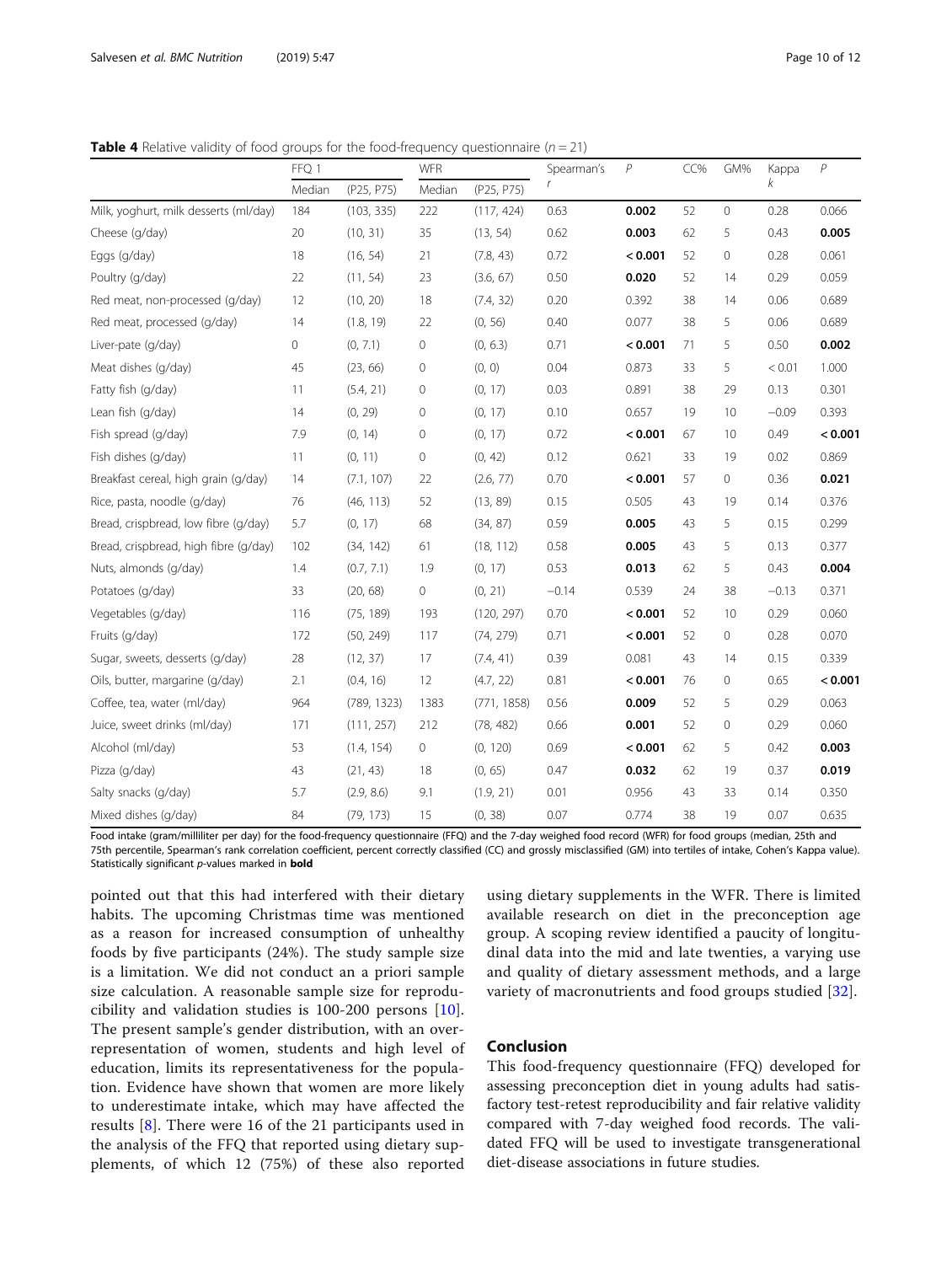## <span id="page-10-0"></span>Supplementary information

Supplementary information accompanies this paper at [https://doi.org/10.](https://doi.org/10.1186/s40795-019-0310-y) [1186/s40795-019-0310-y](https://doi.org/10.1186/s40795-019-0310-y).

Additional file 1. Diet today – health of tomorrow, food-frequency questionnaire. The English version of the food-frequency questionnaire developed and tested in the study.

## Abbreviations

BMI: Body mass index; CC: Correctly classified; FFQ: Food-frequency questionnaire; GM: Grossly misclassified; NCD: Non-communicable disease; RAE: Retinol activity equivalents; SD: Standard deviation; WFR: Weighed food record

## Acknowledgements

Anam Shakil Rai made contributions to the acquisition and analysis of data. Walter Norman Wehus created a web-page for the study. Saara Maria Ojanen formatted and printed the recording booklets. Andrea Brandsdal contributed to the data collection.

#### Authors' contributions

LS contributed to the conception and design, acquisition of data, analysis and interpretation of data and drafting of the manuscript. NCØ contributed to conception and design, and the acquisition, analysis and interpretation of data. ERH contributed to design and the analyses of data. FNV contributed to the design. ALB contributed to the analysis and interpretation of data. NCØ, ERH, FNV and ALB were all involved in revising the manuscript critically for important intellectual content. All authors read and approved the final version of the manuscript.

#### Funding

The study received 25 000 NOK from University of Agder to purchase material necessary to conduct the weighed food record.

## Availability of data and materials

The datasets used and analysed during the current study are available from the corresponding author on reasonable request.

## Ethics approval and consent to participate

The study was approved by the Norwegian Centre for Research Data (reference number: 54390 / 3 / AMS) and the ethics committee of the Faculty for Health and Sport Science, University of Agder. Participation in the study was voluntary. The participants were informed on the registration web-page that through the act of signing up for the study they gave their consent. The participants had the right to withdraw their consent at any time, without having to justify why. An ID-number was generated for each participant, securing the participants confidentiality. Only the first author and main supervisor had access to participants' personal information and IDnumber, which were stored on password-protected personal computers. The participants were given the weighing scale to keep after the study, which was done as an incentive to recruit participants.

#### Consent for publication

Not applicable.

#### Competing interests

The authors declare that they have no competing interests.

## Author details

<sup>1</sup>Department of Public Health, Sport and Nutrition, Faculty of Health and Sport Sciences, University of Agder, PO Box 422, 4604 Kristiansand, Norway. 2 Department of Environmental Exposure and Epidemiology, Norwegian Institute of Public Health, Oslo, Norway.

#### References

- 1. Development Initiatives. Global Nutrition Report 2017: Nourishing the SDGs. 2017. [https://globalnutritionreport.org/documents/2/Report\\_2017.pdf](https://globalnutritionreport.org/documents/2/Report_2017.pdf). Accessed 28 Feb 2018.
- 2. Patton GC, Olsson CA, Skirbekk V, Saffery R, Wlodek ME, Azzopardi PS, Stonawski M, Rasmussen B, Spry E, Francis K, et al. Adolescence and the next generation. Nature. 2018;554:458–66. <https://doi.org/10.1038/nature25759>.
- 3. Hanson MA, Bardsley A, De-Regil LM, Moore SE, Oken E, Poston L, Ma RC, McAuliffe FM, Maleta K, Purandare CN, et al. The International Federation of Gynecology and Obstetrics (FIGO) recommendations on adolescent, preconception, and maternal nutrition: "think nutrition first". IJGO. 2015;131: 213–53. [https://doi.org/10.1016/S0020-7292\(15\)30034-5.](https://doi.org/10.1016/S0020-7292(15)30034-5)
- 4. Poston L, Caleyachetty R, Cnattingius S, Corvalán C, Uauy R, Herring S, Gillman MW. Preconceptional and maternal obesity: epidemiology and health consequences. Lancet Diabetes Endocrinol. 2016;4:1025–36. [https://](https://doi.org/10.1016/S2213-8587(16)30217-0) [doi.org/10.1016/S2213-8587\(16\)30217-0](https://doi.org/10.1016/S2213-8587(16)30217-0).
- 5. Stephenson J, Heslehurst N, Hall J, Schoenaker DAJM, Hutchinson J, Cade JE, Poston L, Barrett G, Crozier SR, Barker M, et al. Before the beginning: nutrition and lifestyle in the preconception period and its importance for future health. Lancet. 2018;319:1830–41. [https://doi.org/](https://doi.org/10.1016/S0140-6736(18)30311-8) [10.1016/S0140-6736\(18\)30311-8](https://doi.org/10.1016/S0140-6736(18)30311-8).
- 6. Fleming TP, Watkins AJ, Velazquez MA, Mathers JC, Prentice AM, Stephenson J, Barker M, Saffery R, Yajnik CS, Eckert JJ, et al. Origins of lifetime health around the time of conception: causes and consequences. Lancet. 2018;391:1842–52. [https://doi.org/10.1016/S0140-6736\(18\)30312-X.](https://doi.org/10.1016/S0140-6736(18)30312-X)
- 7. Godfrey KM, Reynolds RM, Prescott SL, Nyirenda M, Jaddoe VWV, Eriksson JG, Broekman BFP. Influence of maternal obesity on the long-term health of offspring. Lancet Diabetes Endocrinol. 2016;5:53–64. [https://doi.org/10.1016/](https://doi.org/10.1016/S2213-8587(16)30107-3) [S2213-8587\(16\)30107-3](https://doi.org/10.1016/S2213-8587(16)30107-3).
- 8. Patterson RE, Pietinen P. Assessment of nutritional status in individuals and populations. In: Gibney MJ, Margetts BM, Kearney JM, Arab L, editors. Public health nutrition. Oxford: Blackwell Science; 2004. p. 66–82.
- 9. Naska A, Lagiou A, Lagiou P. Dietary assessment methods in epidemiological research: current state of the art and future prospects. F1000Research. 2017;6:926. [https://doi.org/10.12688/f1000research.10703.1.](https://doi.org/10.12688/f1000research.10703.1)
- 10. Cade J, Thompson R, Burley V, Warm D. Development, validation and utilisation of food-frequency questionnaires - a review. Public Health Nutr. 2002;5:567–87. [https://doi.org/10.1079/phn2001318.](https://doi.org/10.1079/phn2001318)
- 11. Satija A, Yu E, Willett WC, Hu FB. Understanding nutritional epidemiology and its role in policy. Adv Nutr. 2015;6:5–18. <https://doi.org/10.3945/an.114.007492>.
- 12. Cade JE, Burley VJ, Warm DL, Thompson RL, Margetts BM. Food-frequency questionnaires: a review of their design, validation and utilisation. Nutr Res Rev. 2004;17:5–22. [https://doi.org/10.1079/NRR200370.](https://doi.org/10.1079/NRR200370)
- 13. Statistics Norway. Births. 2019. [https://www.ssb.no/en/befolkning/](https://www.ssb.no/en/befolkning/statistikker/fodte) [statistikker/fodte](https://www.ssb.no/en/befolkning/statistikker/fodte). Accessed 3 Mar 2019.
- 14. Øverby NC, Johannesen E, Jensen G, Skjaevesland A-K, Haugen M. Test–retest reliability and validity of a web-based food-frequency questionnaire for adolescents aged 13–14 to be used in the Norwegian mother and child cohort study (MoBa). Food Nutr Res. 2014;58. [https://doi.org/10.3402/fnr.v58.23956.](https://doi.org/10.3402/fnr.v58.23956)
- 15. SurveyXact. SurveyXact. n.d. <https://www.surveyxact.com/> Accessed 10 May 2018.
- 16. Mattilsynet, Helsedirektoratet, Oslo Ui. Matvaretabellen 2018. 2018. [www.](http://www.matvaretabellen.no) [matvaretabellen.no](http://www.matvaretabellen.no). Accessed 9 Oct 2018.
- 17. Dalane JØ, Bergvatn TAM, Kielland E, Carlsen MH. Mål, vekt og porsjonsstørrelser for matvarer. 2015. [http://www.matportalen.no/verktoy/kostholdsplanleggeren/](http://www.matportalen.no/verktoy/kostholdsplanleggeren/article40868.ece/BINARY/Rapport:%20M%C3%A5l,%20vekt%20og%20porsjonsst%C3%B8rrelser%20for%20matvarer) [article40868.ece/BINARY/Rapport:%20M%C3%A5l,%20vekt%20og%20porsjonsst%](http://www.matportalen.no/verktoy/kostholdsplanleggeren/article40868.ece/BINARY/Rapport:%20M%C3%A5l,%20vekt%20og%20porsjonsst%C3%B8rrelser%20for%20matvarer) [C3%B8rrelser%20for%20matvarer.](http://www.matportalen.no/verktoy/kostholdsplanleggeren/article40868.ece/BINARY/Rapport:%20M%C3%A5l,%20vekt%20og%20porsjonsst%C3%B8rrelser%20for%20matvarer) Accessed 5 Dec 2017.
- 18. Pettersen K. Matoppskrift (in norwegian). n.d. <https://www.matoppskrift.no/>. Accessed 15 Nov 2018.
- 19. Lauritsen J. FoodCalc v. 1,3: Diet, cancer and health project, Danish Cancer Society; 1998.
- 20. Masson LF, McNeill G, Tomany JO, Simpson JA, Peace HS, Wei L, Grubb DA, Bolton-Smith C. Statistical approaches for assessing the relative validity of a foodfrequency questionnaire: use of correlation coefficients and the kappa statistic. Public Health Nutr. 2003;6:313–21. <https://doi.org/10.1079/PHN2002429>.
- 21. Bland JM, Altman DG. Statistical methods for assessing agreement between two methods of clinical measurement. Lancet. 1986;1:307–10.
- 22. Macedo-Ojeda G, Vizmanos-Lamotte B, Marquez-Sandoval YF, Rodriguez-Rocha NP, Lopez-Uriarte PJ, Fernandez-Ballart JD. Validation of a semi-